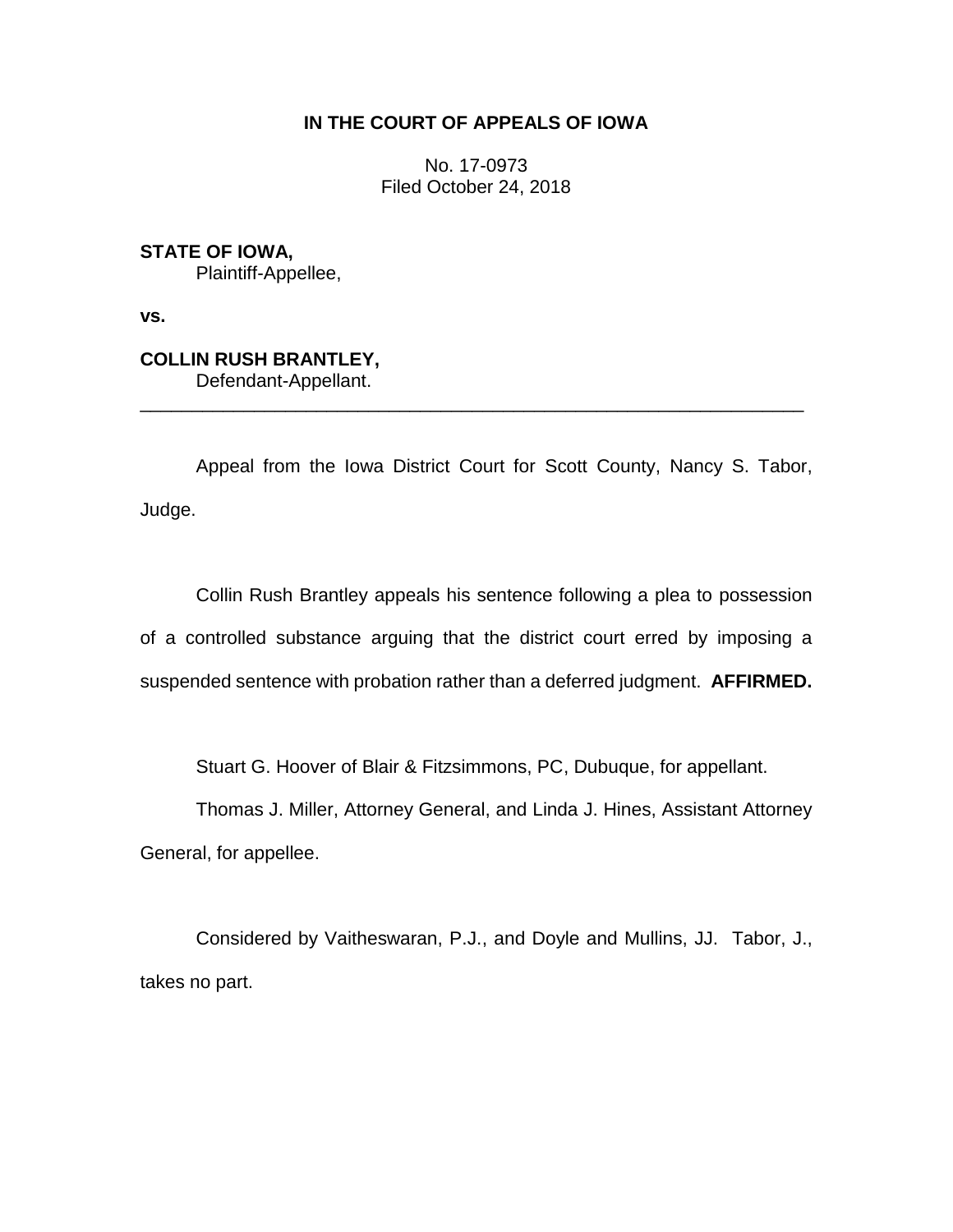## **VAITHESWARAN, Presiding Judge.**

Twenty-four-year-old Collin Rush Brantley pled guilty to possession of a controlled substance (cocaine base) with intent to deliver, in violation of Iowa Code section 124.401(1)(b)(3) (2016) (Count I).<sup>1</sup> The district court sentenced him to a prison term not exceeding twenty-five years, imposed a mandatory minimum term of ten years, but suspended the sentence and placed him on probation for five years. On appeal, Rush Brantley contends "the district court erred by refusing to grant a deferred judgement to [him], and instead granting a suspended sentence with a mandatory minimum if revoked." Because the district court's sentence fell within statutory limits, our review is for an abuse of discretion. *State v. Valin*, 724 N.W.2d 440, 443–44 (Iowa 2006).

The district court considered the defense's request for a deferred judgment as well as Rush Brantley's relative youth. The court acknowledged Rush Brantley did not "have the same opportunities that other folks had to learn some things as a young man." But the court found the need for "some accountability," given previous time served in prison and unsuccessful efforts at rehabilitation. The court concluded this was not "an appropriate case for a deferred judgement" and denied "that request because of the seriousness of the offense and the criminal history." We discern no abuse of discretion in the court's statement of reasons.

In reaching this conclusion, we have considered Rush Brantley's contention that the presentence investigation report incorrectly stated he was ineligible for a deferred judgment. The prosecutor addressed this error at the outset. He stated,

 $\overline{a}$ 

<sup>&</sup>lt;sup>1</sup> lowa Code § 124.401(1)(b)(3) (effective July 1, 2014 to June 30, 2017).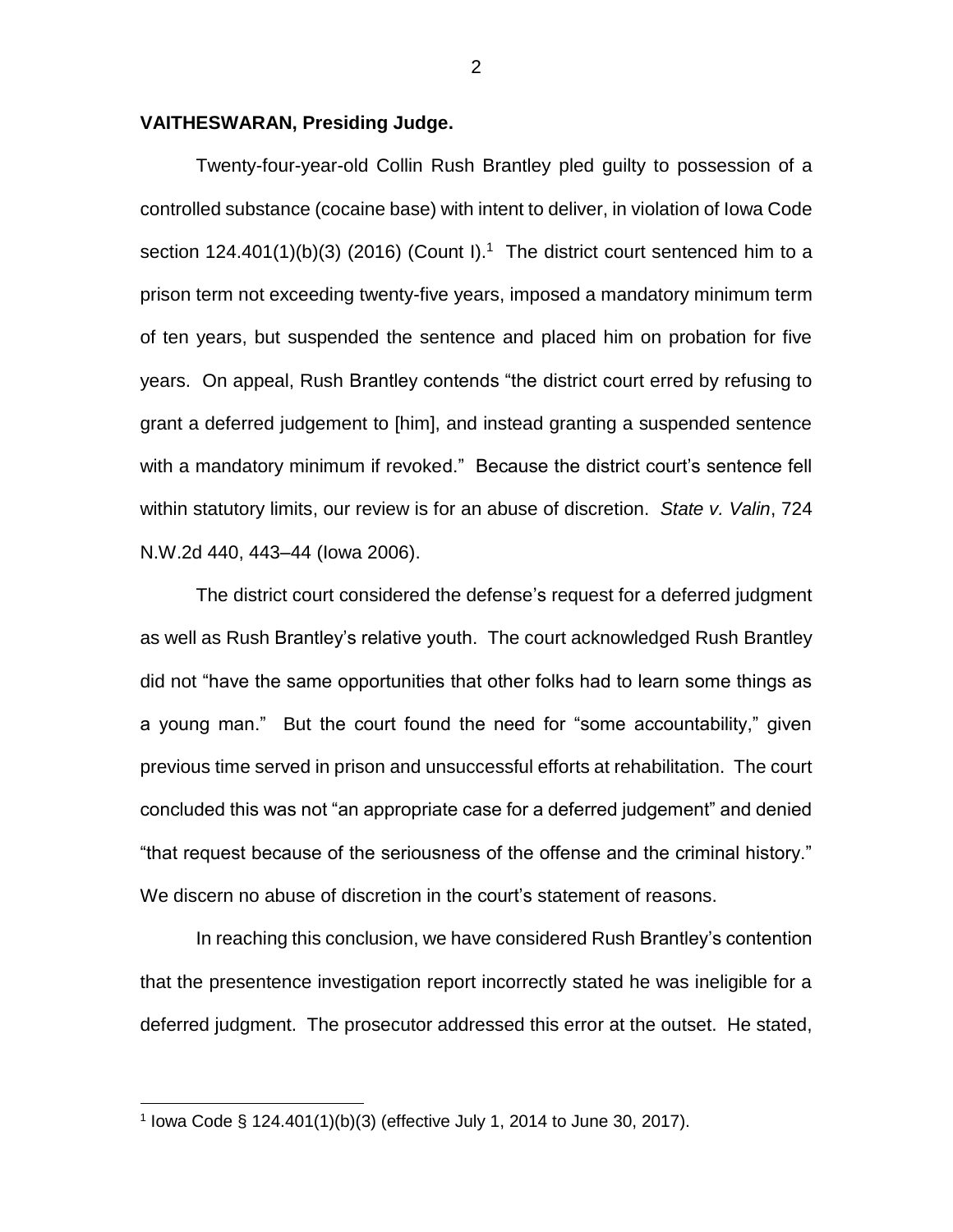"Your Honor, the presentence investigation is incorrect about Mr. Rush Brantley's status vis-à-vis a deferred judgement. He is, in fact, eligible." Because the error was corrected before the court imposed sentence, we find the argument unpersuasive.

We are similarly unpersuaded by Rush Brantley's suggestion that the district court improperly relied on dismissed charges. *See State v. Gonzalez*, 582 N.W.2d 515, 516 (Iowa 1998) ("A court may not consider an unproven or unprosecuted offense when sentencing a defendant unless (1) the facts before the court show the accused committed the offense, or (2) the defendant admits it."). The prosecutor expressly exhorted the court not to consider the dismissed charges, stating:

[Rush-Brantley] does not have at this time any prior felony convictions. He did have a felony conviction . . . which was reversed on appeal and later dismissed and he had a felony conviction . . . that was set aside in a post-conviction-relief action after his arrest in this case. So he doesn't have any prior offenses which would disqualify him from consideration for a deferred judgement.

Later, in summarizing Rush Brantley's criminal history, the prosecutor reiterated that a "robbery charge was overturned on appeal and dismissed, and of course that aspect of that incident is not relevant to these proceedings." He stated a second conviction "was set aside in post conviction relief and again does not bear on the sentencing as far as it being a conviction." The district court did not rely on either offense in sentencing Rush Brantley.

Finally, we have considered Rush Brantley's assertion that the district court should have declined to impose a ten-year mandatory minimum sentence in light of a recent legislative change that "allow[s] a court to reduce the mandatory